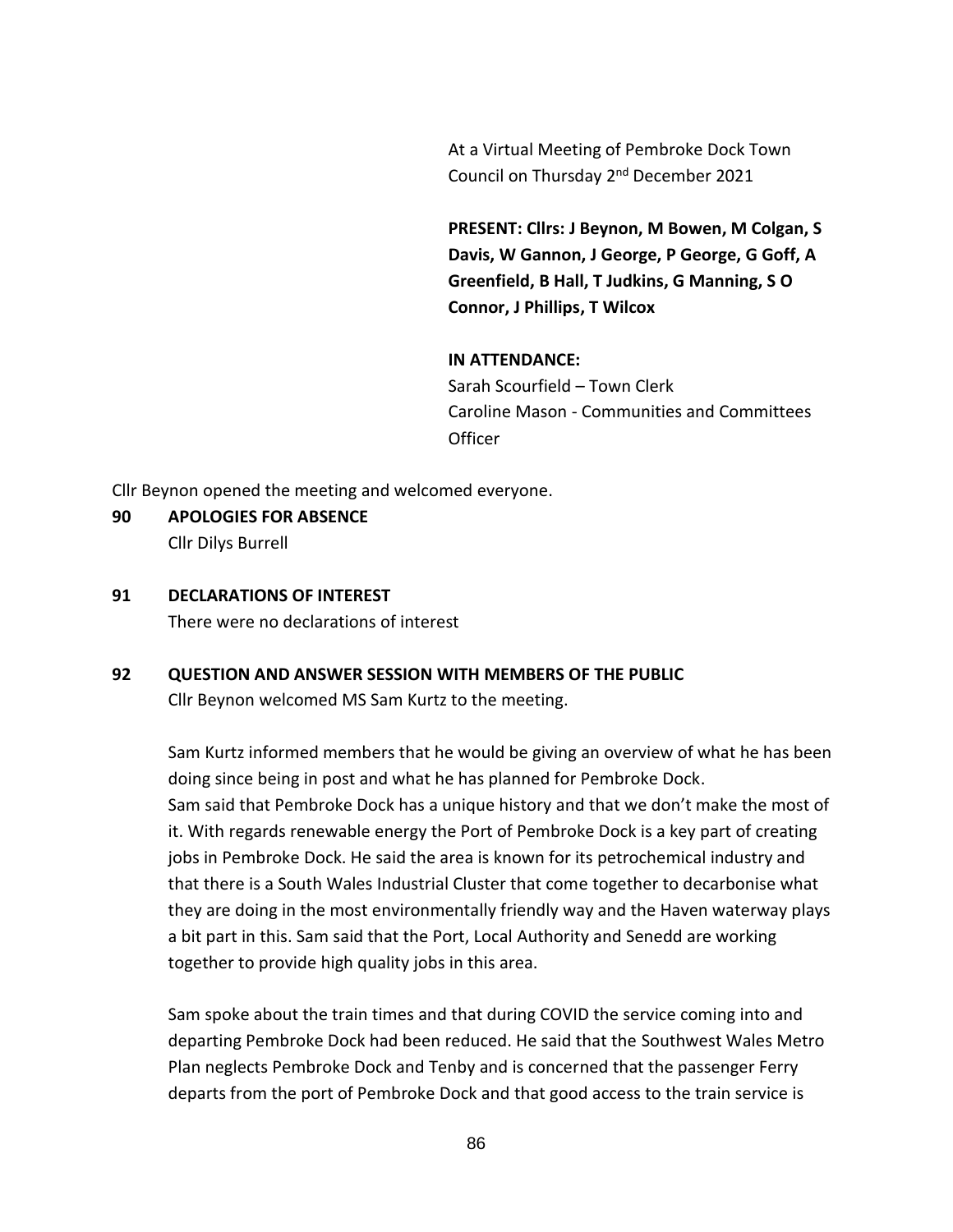essential to encourage passengers to the surrounding area. He plans to bring together different bodies to improve the situation.

Sam informed members that he plans to look at Town Centre Regeneration and feels that the history of the town is not fully being utilised. He would like to help businesses with business rates to encourage new opportunities to the town including digital connectivity with broadband and mobile signal.

With regards the Health Service, Sam informed members that he and Simon Hart had met with Argyle Medical Group regarding the issues raised by the patients not being able to get appointments, waiting times and other issues. He said the surgery has 22,000 registered patients with only 9 GP's and that the staff are working hard but are not being given the support to recruit and bring health care professionals to the area.

Cllr Beynon thanked Sam Kurtz for attending the meeting and welcomed Tracy Olin from PATCH

Tracy from PATCH informed members about the service they have provided for 13  $\frac{1}{2}$ Years to people within Pembrokeshire. She said because of COVID the smaller depots closed and they are delivering to people in Pembroke Dock, Pembroke, Haverfordwest and Milford Haven. She said they are hoping to return to premises in Pembroke Dock and are looking for somewhere to rent. Tracy informed members that the number of parcels required has increased year on year which has coincided with the pandemic

Tracy informed members that all professional organisations can refer to PATCH including PDTC but there must be a clear reason for helping people. She said that they provide a signposting service to other support services as often people need support for their mental health although this can be linked to poverty.

Tracy informed members about the current toy project and that 900 children have been referred to PATCH this year. She said that each child gets  $3 - 4$  toys each plus books, chocolates and sweets and the families very grateful for the help and support.

Tracy commented that PATCH would be grateful for financial help, donations of food and for Cllr's to encourage people to become volunteers.

Cllr Beynon thanked Tracy Olin for coming to the meeting and said it's been a reminder of how many constituents from Pembroke Dock need this support.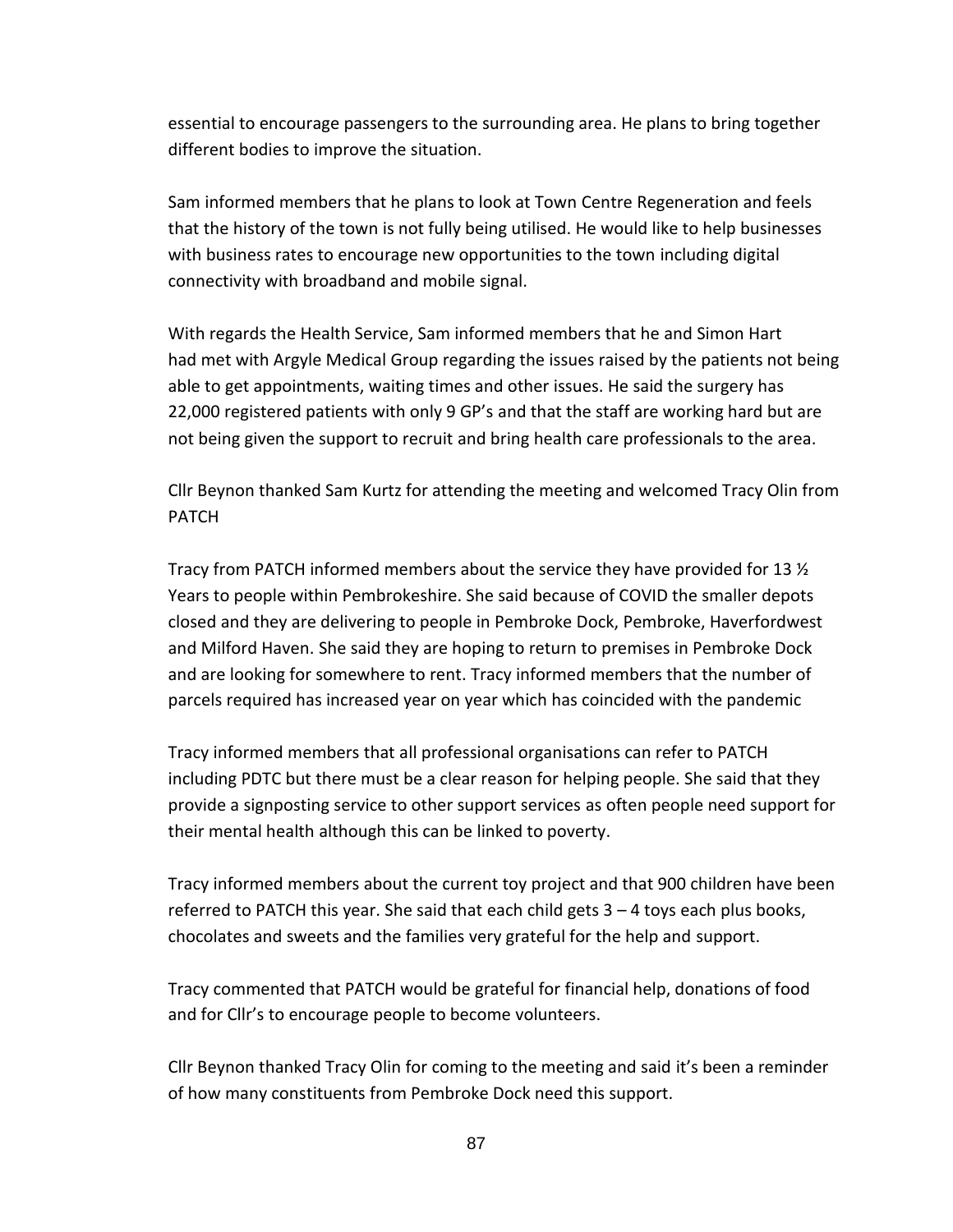# **93 TO RECEIVE AND CONFIRM THE MINUTES OF MEETING HELD ON 4TH NOVEMBER 2021.**

Page 77 item 56 – Visit Pembrokeshire

The resolution should have been recorded as:

**It was PROPOSED by Cllr Beynon SECONDED by Cllr Bowen RESOLVED – That PDTC allow for Visit Pembrokeshire to use unallocated funds in the Enhancing Pembrokeshire Grant pot and request to see the planned promotion of Pembroke Dock**

With the above amendments

**It was PROPOSED by Cllr Beynon SECONDED by Cllr Colgan RESOLVED - That the Minutes of Thursday 4 th November 2021 are adopted as a true record.**

# **94 MATTERS ARISING FROM THE MINUTES OF THURSDAY 4 th NOVEMBER 2021. Page 74 item 71 – PATCH**

Cllr Bowen proposed a donation of £1,000 to PATCH to support them through the difficult times they are experiencing.

> **It was PROPOSED by Cllr Bowen SECONDED by Cllr Gannon RESOLVED – That PDTC awarded PATCH a donation of £1,000.**

**A Vote was taken, 8 for with 2 abstentions**

## **95 TO RECEIVE AND CONSIDER THE REPORT OF THE TOWN CLERK**

## **60. Selection Boxes – Layla Brace**

The Town Clerk stated that she had received a request from Layla Brace who holds a number of events and supports group events in Pennar. She said that she has asked for 200 selection boxes which will be at a cost of £200, for a Christmas disco. The Town Clerk stated that Layla has not asked for the funding direct as she is not a registered organisation/charity, therefore the Town Council would purchase the boxes and donate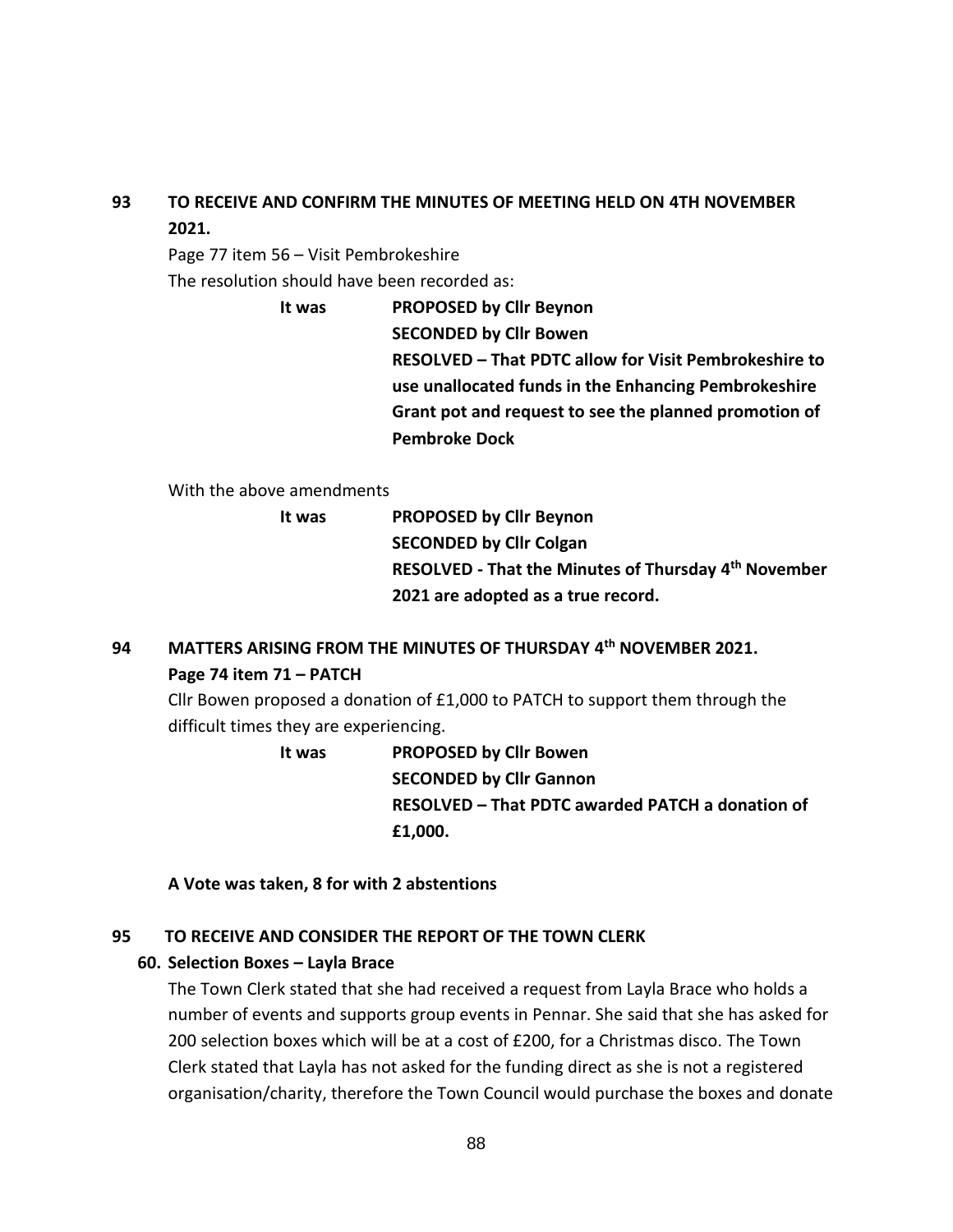them.

The Town Clerk stated that members reviewed a similar application 2 years ago with selection boxes being purchased after discussion but did suggest that she set the group up as an organisation as this would make it easier for her when looking for funds in the future.

Cllr Wilcox commented that Layla does a lot for people in Pennar and around the town and proposed this application is supported.

# **It was PROPOSED by Cllr Wilcox SECONDED by Cllr J George RESOLVED – That PDTC donates 200 selection boxes to Layla Brace for the Christmas Party at a cost of £200.**

## **A Vote was taken 12 for, 1 against**

### **61. MHPA Representative**

The Town Clerk stated that Cllr Goff has informed the office that he is no longer able to attend the meetings of the advisory committee with MHPA and that a new representative was required. She stated she would like to put forward Cllr Gannon to take on this role. The Town Clerk stated that there hasn't been any community representation come forward yet, and asked if any member knows anyone in the community who may be interested to please let her know.

# **All members agreed for Cllr Gannon to be the representation for Pembroke Dock Town Council on the MHPA Advisory Committee Panel.**

Cllr Gannon confirmed that he would like to take on the role and thanked everyone in voting for him.

Members discussed the discussion points that Cllr Gannon had raised at the last MHPA advisory committee meeting which was included in members papers. Members discussed the question about if the Port had undertaken any work on the land for the proposed petrol tanker park in the past twelve months. It was decided that Cllr Gannon sends an email to the MHPA making a general enquiry.

### **All members agreed**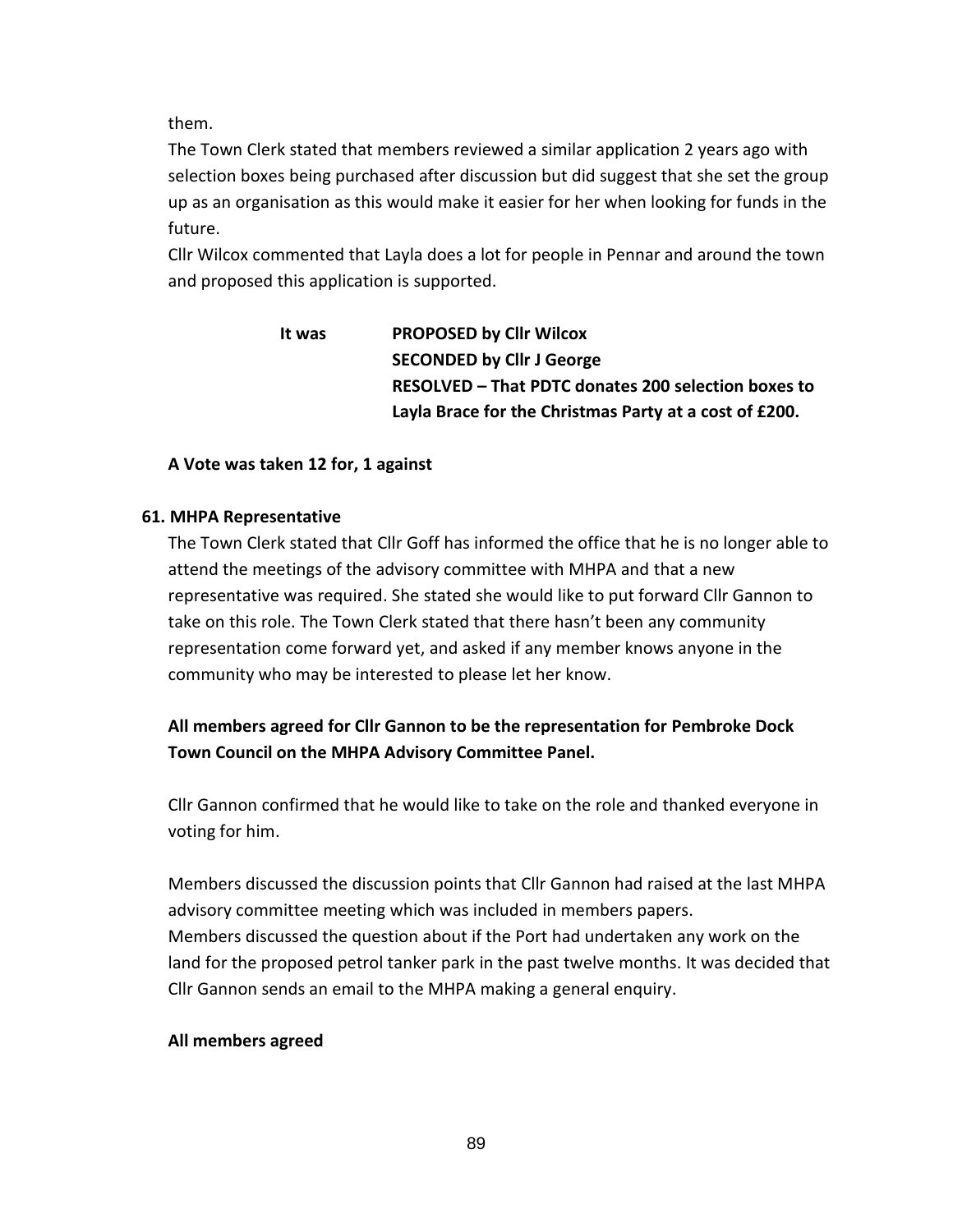### **62. Christmas Activities & Office Opening Hours**

The Town Clerk informed members that the office will be closed from 1pm on Tuesday  $21<sup>st</sup>$  December and will re-open on Wednesday 5<sup>th</sup> January 2022 at 9am for the Christmas holidays. She said that she will be available during this period via email for any issues which may arise.

The Town Clerk reminded members that the Lantern Parade will be taking place on Friday  $3<sup>rd</sup>$  December in the Memorial Park, if anyone who is able to attend could help, She said that they will be meeting at the Youth Centre from 5.15pm. There is also breakfast with Santa in the Pater Hall on Saturday  $4<sup>th</sup>$  December again if there are any volunteers willing to help, please pop down, serving will start at 9.30am.

The Town Clerk commented that she would like to take the opportunity to thank her colleagues for their hard work and support throughout a busy year.

#### **63. National Lottery Funding for Queens Platinum Jubilee**

The Town Clerk stated that there is funding available for the Queens Platinum Jubilee from the National Community Fund. She said that Council could be able to gain funds of up to £10,000 for community led events. The fund is open to community groups and local councils. The Town Clerk stated that although there has been a budget set in 2022/2023 for the jubilee, this offers the opportunity to provide a larger scale event if members wished. She said that we would be required to put together a plan and costings for the event and suggested that the Jubilee committee which was set up in a previous meeting review the information and brainstorm ideas in the new year.

Members of the committee are Cllrs: P George, M Colgan, J George, J Phillips, T Judkins and G Goff.

Members discussed the funding and how the funding would be in addition to the amount budgeted if the application was successful.

# **64. The Local Elections (Principal Areas) (Wales) Rules 2021 and the Local Elections (Communities) (Wales) Rules 2021**

The Town Clerk stated that below are the key decisions taken by Welsh Ministers in recent weeks in respect of the Local Elections (Principal Areas) (Wales) (Rules) 2021 and Local Elections (Communities) (Wales) Rules 2021.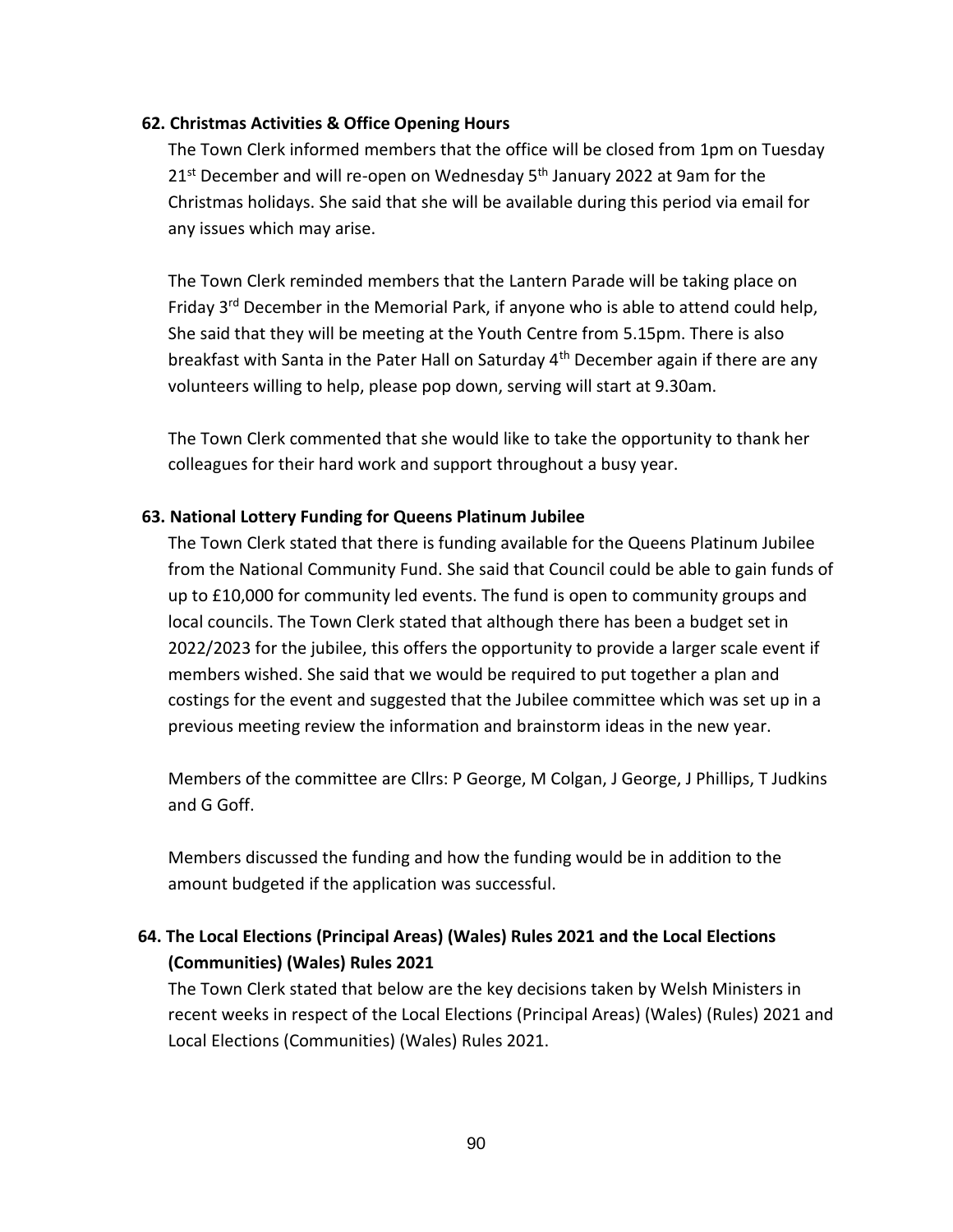The Town Clerk stated as the consultation document made clear, the majority of the rules governing local elections remain the same as for previous years excepting changes made necessary by the extension to the franchise. However, there were also several additional draft rules included which gave effect to the proposals contained in the Electoral Reform in Local Government in Wales consultation. Following the consultation on the draft rules, Ministers have made decision on how these and other changes will be progressed as follows:

## • *Candidate's home address*

In line with the approach taken in other elections, candidates will be required to include with their nomination paper a separate home address form. This will allow a candidate to state that they do not want their home address to be made public or published.

## • *Statement of political party affiliation*

A new draft rule was included in the consultation which required candidates to include, on nomination forms, details of political party membership in the preceding 12 months. This provision will remain in the final rules but is amended to make clear the intention that Returning Officers will not be required to check the information (which will be publicly available) or to act on accusations of false information.

## • *Personal statement for candidates*

Given the delay in making these Rules due to Covid, Ministers have taken on board feedback and have decided that candidate statements will not be implemented for the local elections in 2022. However, they will be subsequently taken forward in the near future given the importance of supporting electors in accessing information around those wishing to represent them.

## • *Electronic submission of candidate nomination forms*

This provision in the draft rules allows for the Returning Officer to consider offering an option to candidates to submit the nomination electronically. The draft rules proposed that the decision to do so should rest with the Returning Officer. The revised rule will make it a requirement for Returning Officers to enable candidates to submit nominations electronically. We expect most local authorities to receive the nominations by email, but if the local authority is able to provide for online submission, the Returning Officer will be able to do so. In any event, they must be able to receive nominations by at least one of these arrangements. The option for candidates to submit nomination in person remains as well.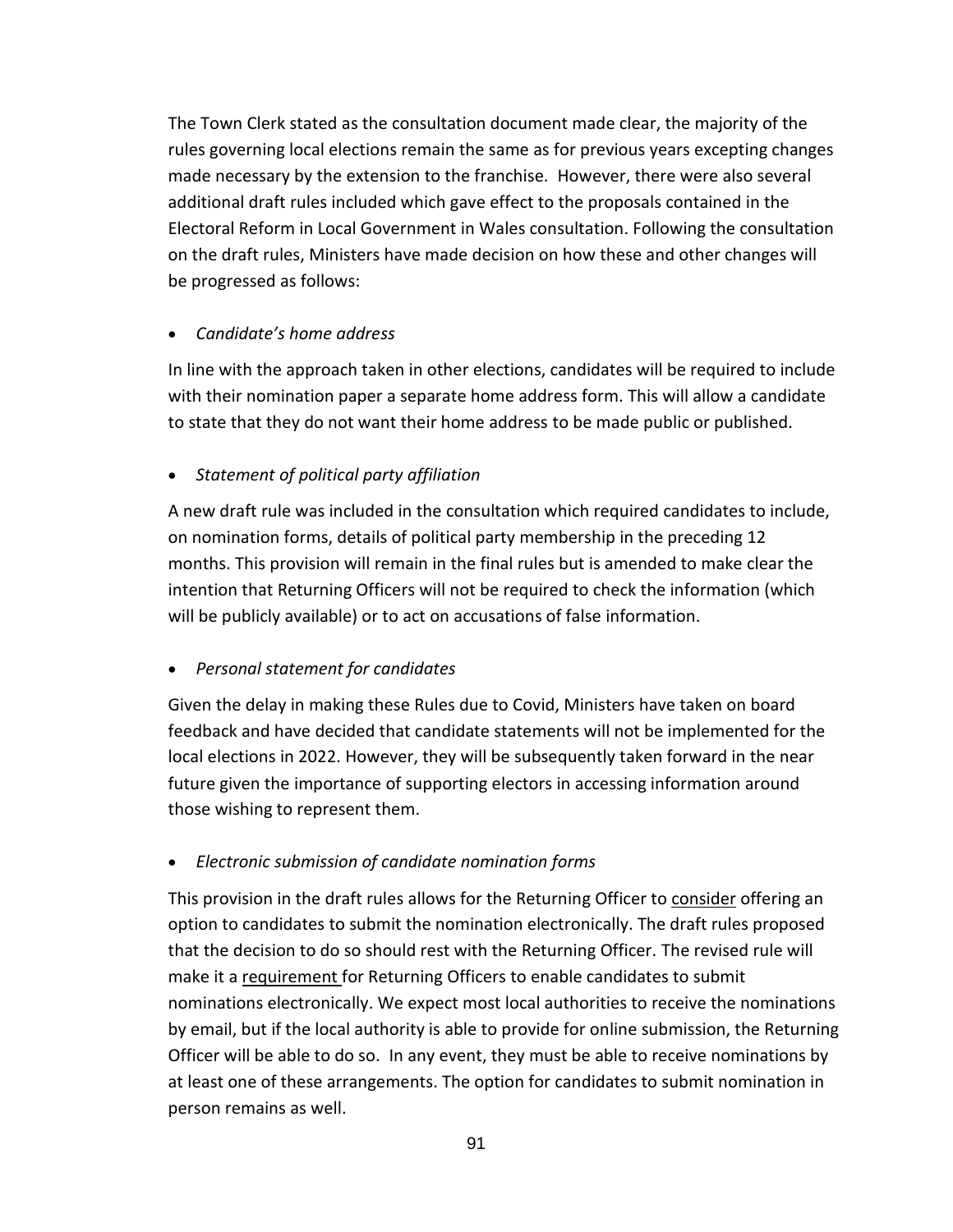So there is no dispute as to whether a nomination submitted electronically has been submitted in time, the new rule will require the nomination paper to have appeared in the host authority's computer system before the close of nominations. It will be incumbent on the candidate to make sure the nomination paper has been received in time – in the same way as it is the candidate's responsibility to ensure their nomination paper has been delivered manually before the deadline and is correct.

• *Counting Agents and polling agents formula*

The draft Rules removed the current formulas associated with polling and counting agents and allowed numbers to be determined by the Returning Officer. However, in light of responses to the consultation and learning from the Senedd election the formulas are reinstated in the final Rules.

• *Independent/ Annibynnol*

Further provision has been made in the Rules for an independent candidate to include on a nomination paper the term "Independent", "Annibynnol" or both those words.

• *Timetable and Consequential rules*

In order that the current timetable for having the Rules come into force in December may be met, certain consequential amendments arising from the changes introduced in the Rules will need to be made in a secondary set of regulations. These consequential amendments will be mainly technical in nature (for example, amending both sets of 2006 Rules so they no longer apply in Wales) and are not necessary for planning the election to commence.

The Town Clerk stated that members need to be aware of the above changes for the upcoming election.

## **65. Enhancing Pembrokeshire Fund – Letter of Support Pure West Radio**

The Town Clerk stated that she had been contacted by Pure West Radio with regards to their application for the Enhancing Pembrokeshire Fund. Members were provided a copy of their application within their papers. She said they are asking for a letter of support from the Town Council with regards to accessing the Pembroke Dock pot within this fund. The Town Clerk informed members that the project they plan to deliver is a Pembrokeshire wide project and not specifically focused on Pembroke Dock.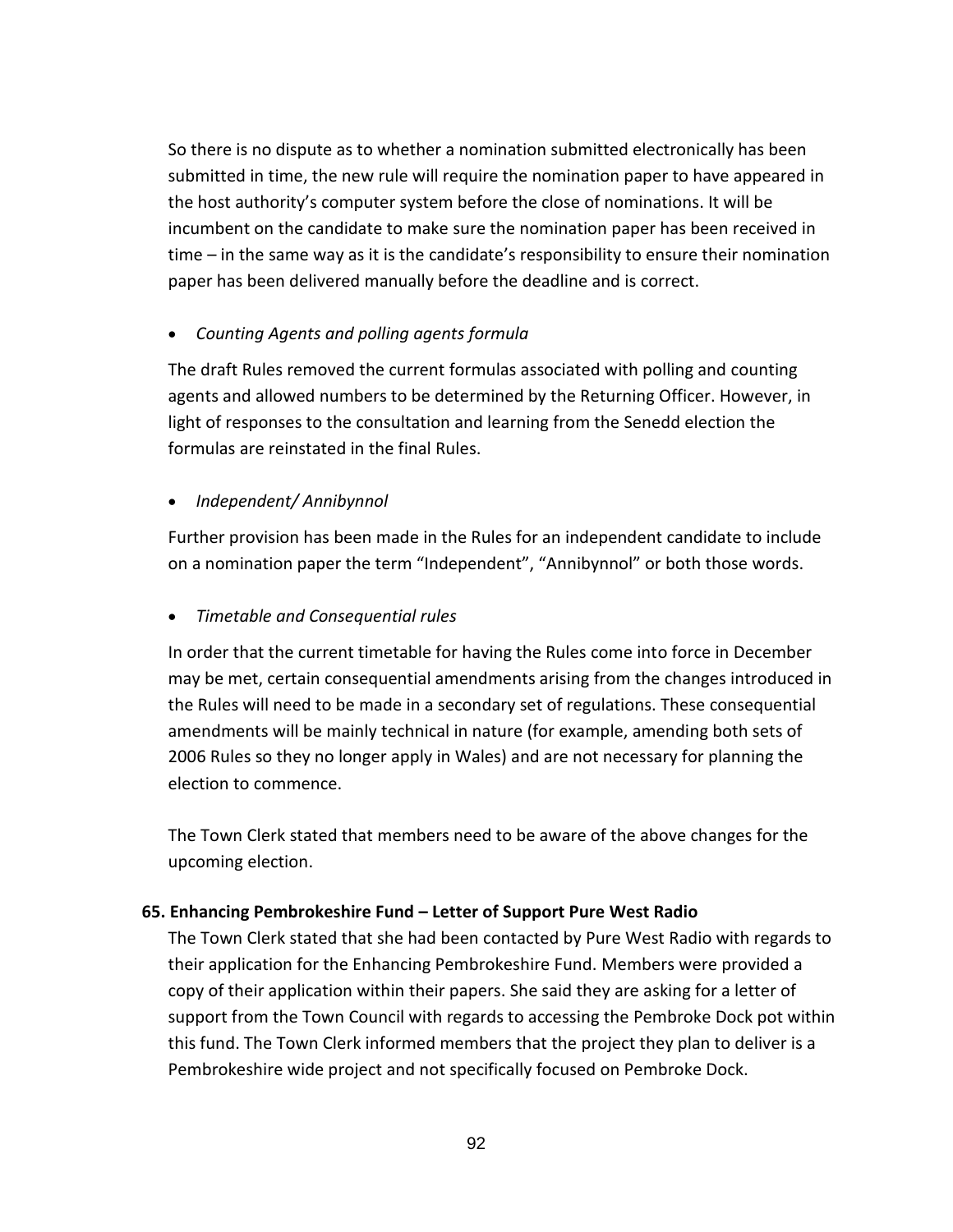Members were asked if they wished to send a letter of support and discussed the allocation of funds which is managed by PCC.

Cllr Beynon commented that there are two funds, a Community Fund and a Strategic Fund and that he would be happy to support a project from the strategic fund.

Cllr O Connor commented that he doesn't think the project should be at the detriment of Pembroke Dock and that he would propose to support a bid from the Strategic fund.

| It was | PROPOSED by Cllr O Connor                              |
|--------|--------------------------------------------------------|
|        | <b>SECONDED by Cllr Bowen</b>                          |
|        | RESOLVED – That PDTC will write a letter of support    |
|        | stating that we only support them using funds from the |
|        | Strategic fund which is County wide rather than the    |
|        | Pembroke Dock pot.                                     |

**A Vote was taken, 12 for, 1 against, 1 abstention**

### **66. Replacement brackets for hanging baskets**

The Town Clerk stated that it has been identified that some of the brackets for the hanging baskets require replacement, she said the company who provides the brackets have quoted an amount of £607.92 for the purchase of these and then we will get Phil to replace them all before hanging basket season.

The Town Clerk asked members for their agreement to purchase the brackets and informed them the fund will come from the remaining amount within the action plan budget.

## **A Vote was taken, all members agreed**

## **96. TO RECEIVE AND CONSIDER THE SUPPLEMENTARY REPORT OF THE TOWN CLERK**

## **67. Resignation of Mayor**

The Town Clerk stated that due to the resignation of the Mayor Cllr Judkins, we will now have to vote on a new Mayor and Deputy Mayor for the remaining period, up until May 2022.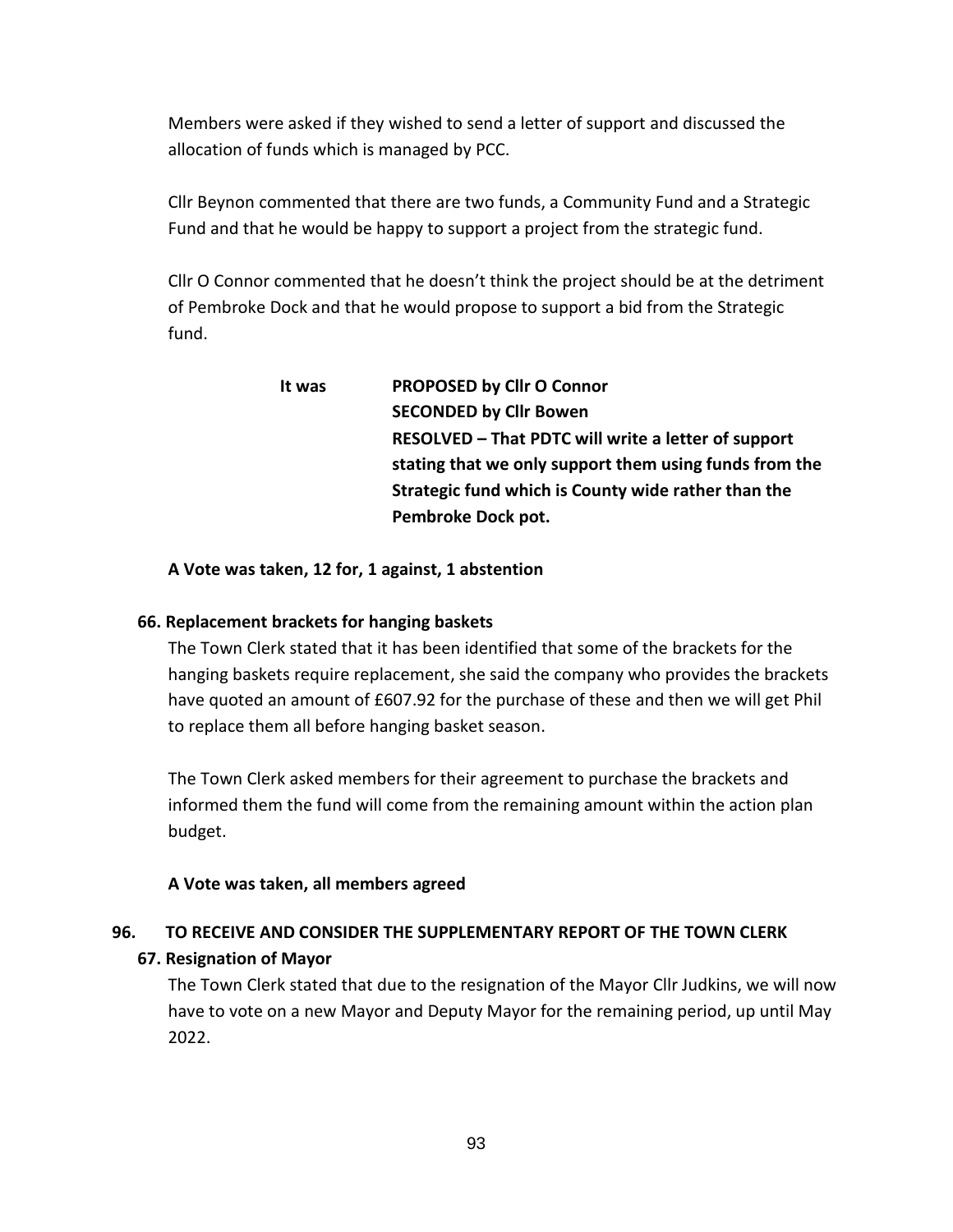Cllr Judkins commented that he wanted to clarify that he had been in discussions with the Town Clerk for about a month regarding standing down from the Mayor role at this meeting, he said it was not because of anyone else's input like one of the local paper suggested.

Cllr Manning commented about the information for the P & C announced in the papers. Cllr Beynon commented that Cllr Dowson had shared his email with the papers and the information in P & C had not been shared.

The Town Clerk stated that the statement that had been released was basic information.

The Town Clerk stated that as Cllr Beynon is currently interim Mayor and previously Deputy Mayor, he would naturally be next in line to become Mayor, she then asked members for their agreement for Cllr Beynon to become Mayor for the remainder of the term.

# **It was PROPOSED by Cllr J George SECONDED by Cllr Goff RESOLVED – That Cllr Beynon would become Mayor for the remainder of the term until May 2022**

A Vote was taken all agreed, nobody against

The Town Clerk stated that nominations were required for Deputy Mayor for the remainder of the term to May 2022.

Cllr J George commented that the new deputy mayor should be a Cllr that has undertaken the role before and proposed Cllr Goff as Deputy Mayor.

> **It was PROPOSED by Cllr J George SECONDED by Cllr P George RESOLVED – That Cllr Goff would become Deputy Mayor for the remainder of the term until May 2022**

### **A Vote was taken, 10 votes for**

Cllr Goff commented that he is happy to accept the position and thanked the Cllr's for voting for them.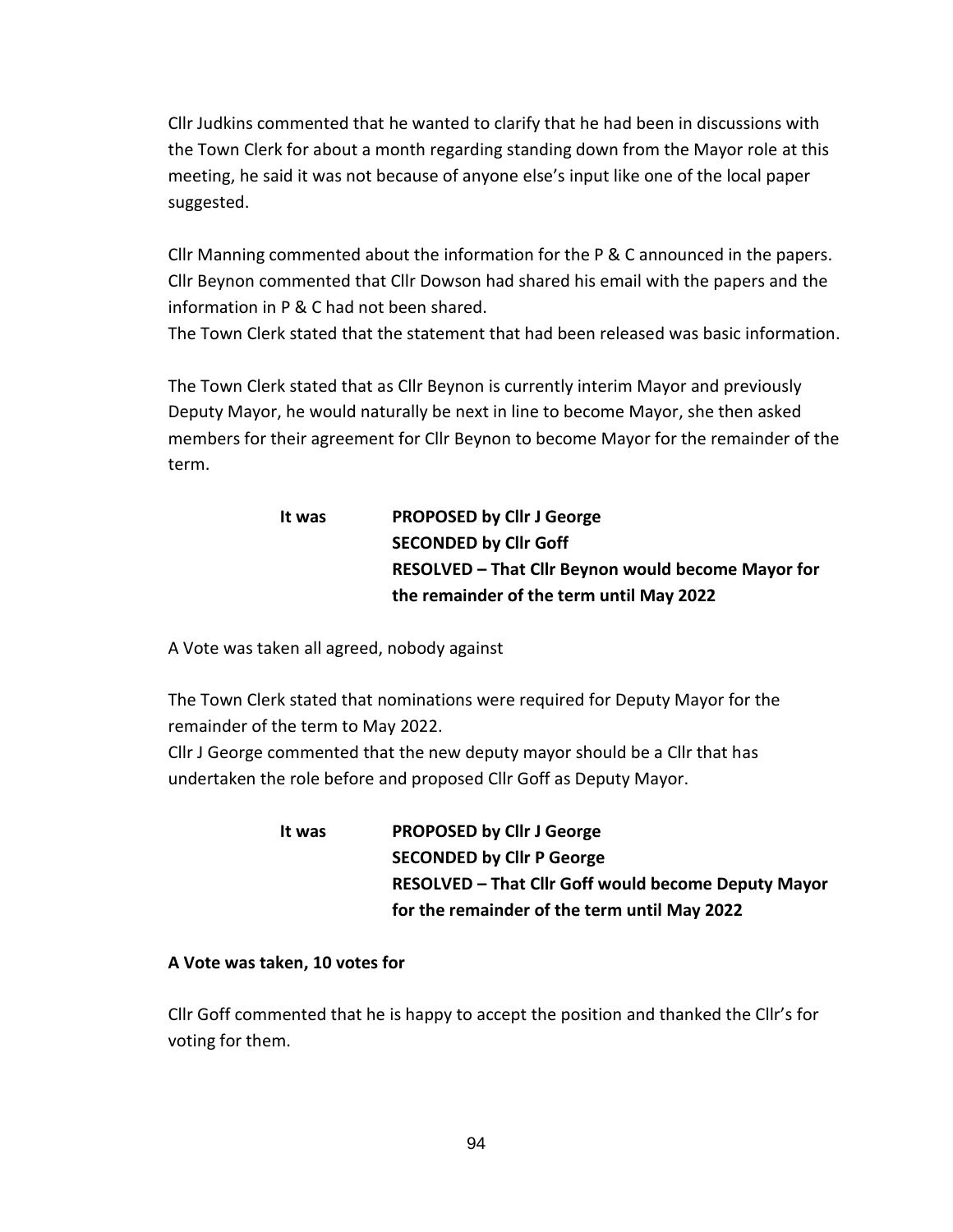#### **68. MHPA Advisory Committee – discussion points, Cllr Gannon**

Members discussed this item within the Town Clerk's report under item 61

#### **69. Consultation on Fee scales for Audit Wales**

The Town Clerk stated that she had sent members an email for them to review before the meeting regarding the fee scales which are currently under consultation for 22/23. She said that the scale changes are minimal, but one change for the future is that the audit will be on a 3-year cycle, there will be basic audits for 2 years and then the  $3^{rd}$  year will be a more detailed audit which will be more expensive.

Cllr O Connor commented that the Finance Committee should look at the budget and plan for the costs and budget for the costs on a 3-year programme.

#### **97. ANY OTHER ITEMS WHICH THE MAJOR DECIDES ARE URGENT**

There were no other items which are urgent.

# **98. TO RECEIVE A REPORT FROM TOWN COUNCIL REPRESENTATIVES SERVING ON OUTSIDE BODIES**

Cllr O Connor updated members on the Pater Hall Community Trust, he said that all items from the AGM had now been signed off and agreed and that the AGM was all finished, and they can now move forward.

## **99. TO RECEIVE AND CONSIDER THE FINANCIAL REPORTS ACCOUNTS FOR PAYMENT**

| <b>Date</b> | <b>Description</b>                        | <b>Amount</b> |
|-------------|-------------------------------------------|---------------|
| 29.10.2021  | Post Office - postage                     | £7.68         |
| 01.11.2021  | <b>Clarity Copiers</b>                    | £36.05        |
| 03.11.2021  | <b>British Gas</b>                        | £105.28       |
| 04.11.2021  | 1 & 1 Internet Ltd                        | £9.94         |
| 04.11.2021  | <b>Brian Jones</b>                        | £3,192.00     |
| 05.11.2021  | P A Lynch                                 | £1,500.00     |
| 05.11.2021  | S Scourfield sundries                     | £8.50         |
| 08.11.2021  | Google Cloud                              | £5.92         |
| 12.11.2021  | 1 & 1 Internet                            | £77.96        |
| 12.11.2021  | RRS Safety Ltd - Risk Assessment training | £120.00       |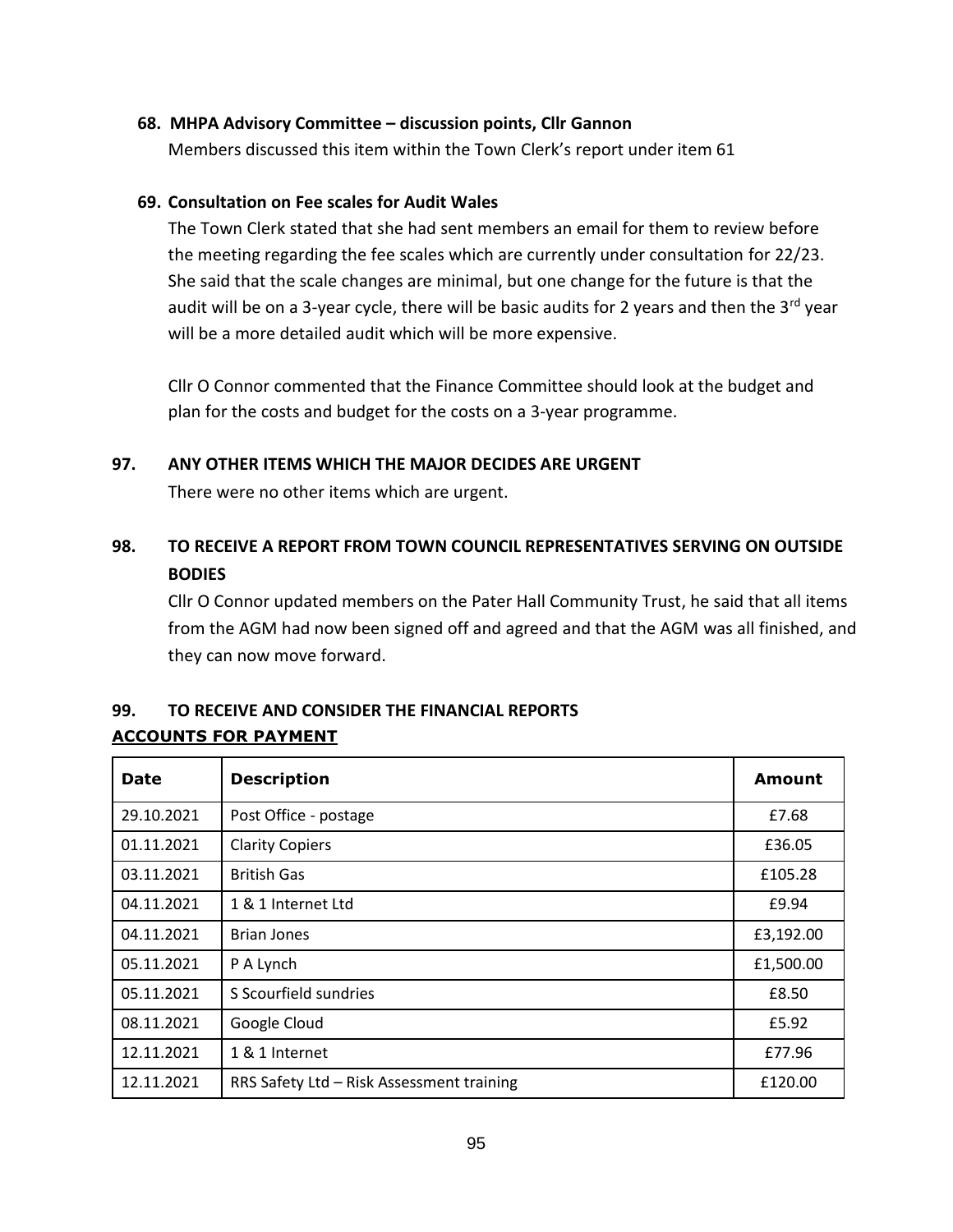| 12.11.2021 | Marc Jones window cleaning | £40.00  |
|------------|----------------------------|---------|
| 18.11.2021 | RBL Poppy Appeal - Wreaths | £320.00 |
| 19.11.2021 | <b>SWALEC</b>              | £41.49  |
| 23.11.2021 | <b>Bank charges</b>        | £6.50   |
| 23.11.2021 | RBL Poppy Appeal - Wreaths | £665.00 |
| 24.11.2021 | S Scourfield sundries      | £9.96   |

## **PAYMENTS PREVIOUSLY AGREED** e.g., Grants, Sec 137 payments, allowances

| <b>Date</b> | <b>Description</b>                 | <b>Amount</b> |
|-------------|------------------------------------|---------------|
| 05.11.2021  | Sand Palace Arts                   | £1,000.00     |
| 08.11.2021  | Lighting & Illumination            | £5,511.90     |
| 09.11.2021  | Lighting & Illumination            | £5,511.90     |
| 12.11.2021  | Glow green - Air conditioning      | £1,628.25     |
| 15.11.2021  | <b>PDTC Grant - The Pater Hall</b> | £6,000.00     |

# **ACCOUNT RECEIPTS**

| <b>Date</b> | <b>Description</b>                       | Amount  |
|-------------|------------------------------------------|---------|
| 28.10.2021  | Pembroke Town Council - poppy wreaths    | £80.00  |
| 28.10.2021  | Pembroke Town Council - poppy wreath     | £20.00  |
| 01.11.2021  | Pembroke Chamber of trade – poppy wreath | £20.00  |
| 03.11.2021  | St John's Ambulance - poppy wreaths      | £20.00  |
| 10.11.2021  | Brownie's - poppy wreath                 | £20.00  |
| 02.11.2021  | Interest                                 | £1.00   |
| 23.11.2021  | Poppy wreaths cheques                    | £645.00 |
| 23.11.2021  | Poppy wreath cheque                      | £20.00  |

## **SALARIES AND WAGES**

| 06.11.2021-05.12.2021   | <b>Salaries</b> | £ 3,848.34 |
|-------------------------|-----------------|------------|
| 06.11.2020 - 05.12.2021 | Tax & NI        | £ 897.95   |
| 06.11.2020 - 05.12.2021 | Pensions        | £1,505.12  |

## **ACCOUNT BALANCES**

| 25.11.2021 | <b>HSBC Business Account</b> | £14,939.27 |
|------------|------------------------------|------------|
|            |                              |            |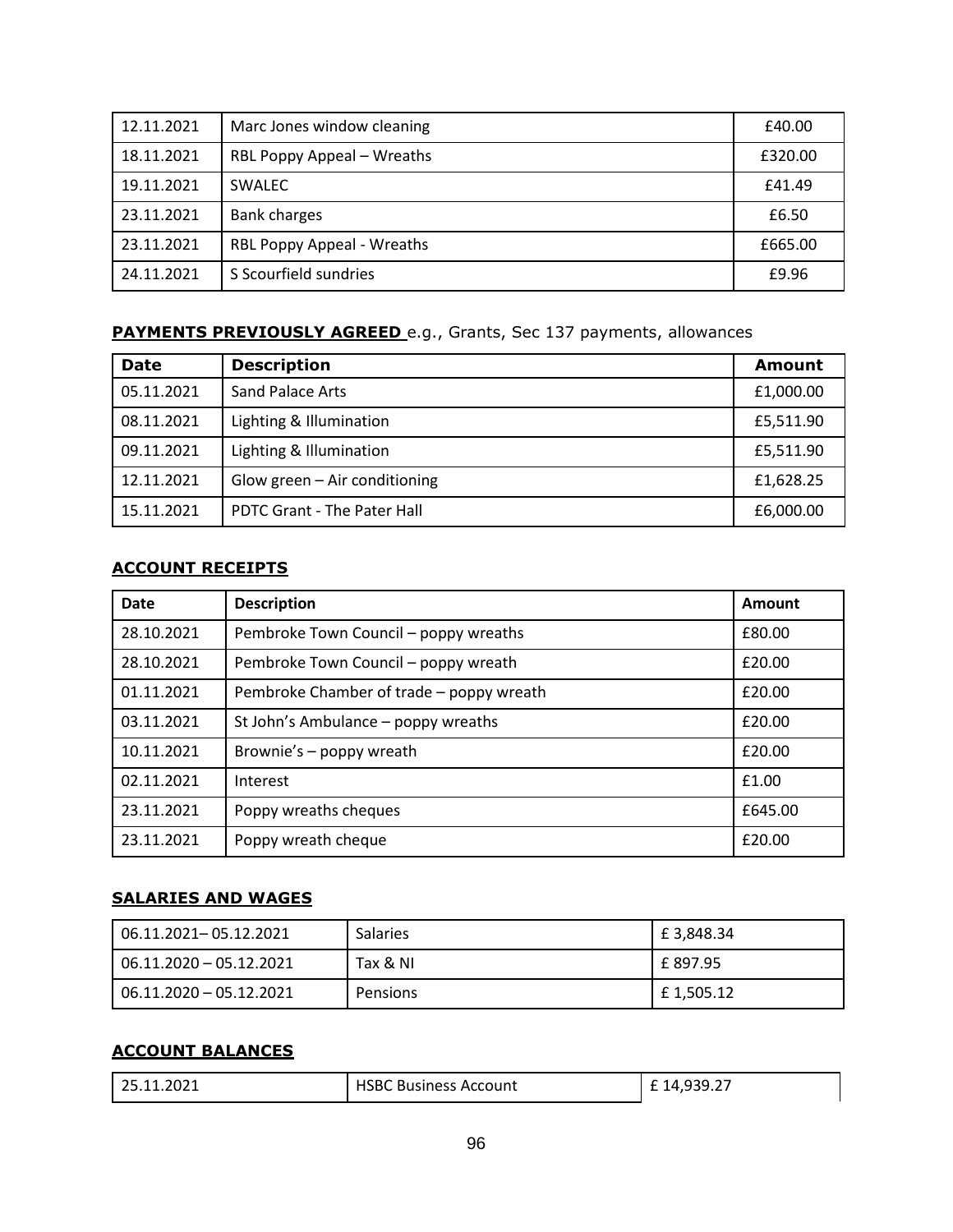| <b>HSBC Premium Account</b>                                                                                                                                                              | £117,994.02 |
|------------------------------------------------------------------------------------------------------------------------------------------------------------------------------------------|-------------|
| <b>PROPOSED by Cllr Beynon</b><br><b>SECONDED by Cllr O Connor</b><br><b>RESOLVED: That Pembroke Dock Town Council approve</b><br>payments of the above Payments, Receipts, Salaries and |             |
|                                                                                                                                                                                          | Wages.      |

#### **100. AGENDA ITEMS FOR THE NEXT MEETING**

There were no agenda items suggested for the next meeting

#### **101. COMMUNITY ISSUES**

Cllr Beynon commented about the Remembrance parade and said that there was a good turnout and he thanked staff and Maria Williams for their work arranging the services.

Cllr Beynon commented that he was looking forward to the Lantern Parade and Breakfast with Santa and encouraged Councillors to support the events.

#### **102. MAYOR'S REPORT**

Cllr Beynon commented that he attended the lantern workshop on Sunday 28<sup>th</sup> November which was well supported. He said he also attended and started the Pennar 10K fun run organised by Phil Lynch which was a great success and proposed that PDTC send a thank you and congratulations letter to Phil Lunch on its success.

#### **All members agreed**

#### **103. VOTE TO MOVE INTO PRIVATE & CONFIDENTIAL**

**It was PROPOSED by Cllr J Beynon SECONDED by Cllr J George RESOLVED: That the press and public be excluded from The meeting under the Public Bodies (Admission to Meetings) Act 1960 due to legal privilege and disclosure of personal details.**